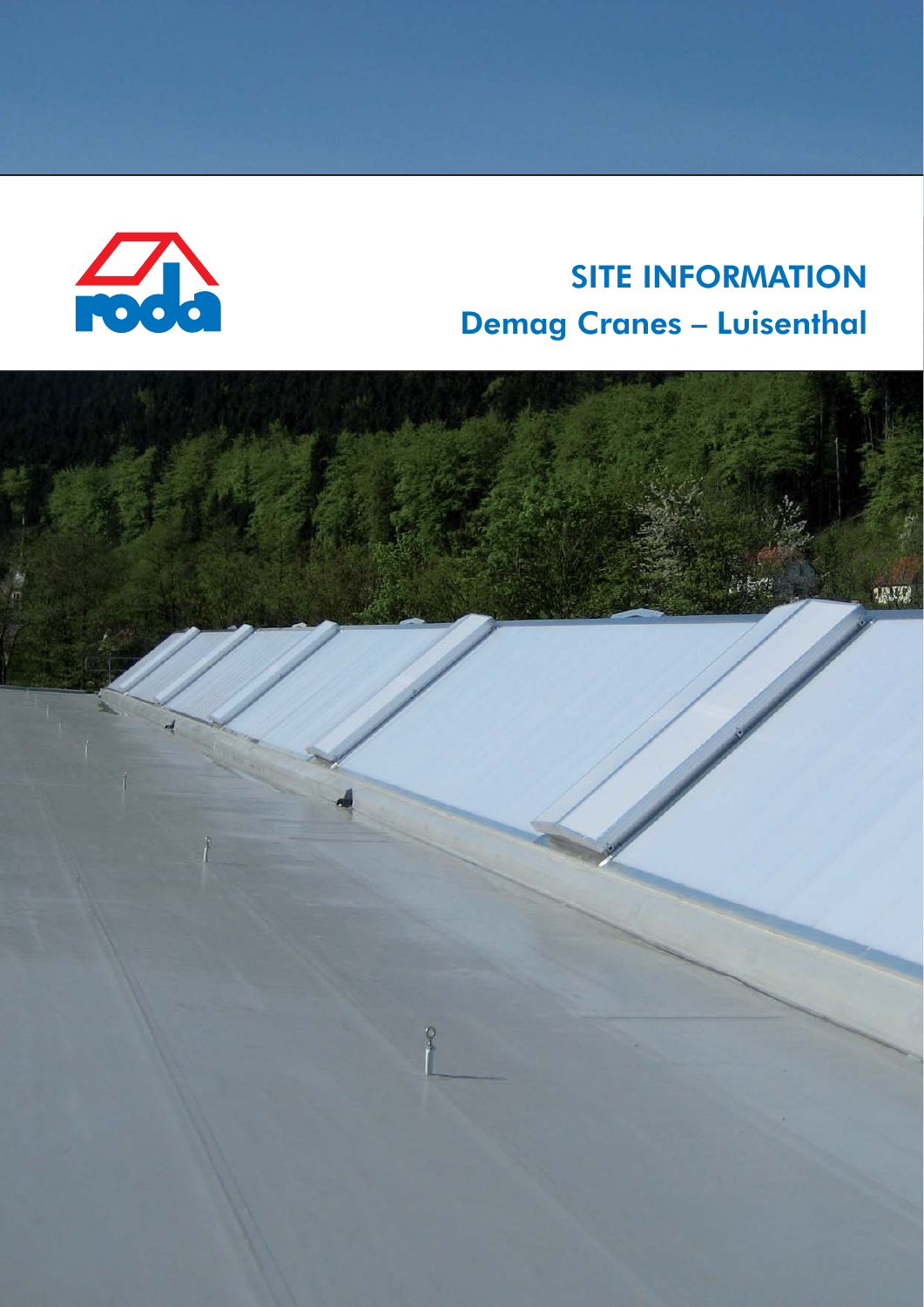

## DEMAG Cranes – Light supply for an established German enterprise

In the year 1910 three mechanical engineering factories merged to form the Demag-Group, which today belongs to the TEREX Corporation specialised on the production of cranes. For the roof refurbishment of the factory in Luisenthal, the existing roof light system was replaced by modern 40 mm polycarbonate multi-wall panels with click system. The well-preserved sub-construction was re-utilised. As the multi-wall panels were laterally plugged together by tongue and groove, no upper and lower glazing bars were needed, making the continuous skylight system appear to be made in one piece. But the multi-wall panels not only bring much more light to the building. With a U-value of 1.1 W/m<sup>2</sup>K the panels feature significantly improved thermal insulation values in comparison to the formerly used wired glass panels, which had darkened over the years.

In the course of the skylight refurbishment a state-of-the-art smoke and heat extraction system was installed in accordance with the German Industrial Standards DIN 18232-2. The PHOENIX smoke and heat extraction systems are also used for day-to-day ventilation. Thus, the skylight system not only provides free daylight throughout the entire year, but also reduces heating bills in winter and improves the working environment by supplying fresh air and a cool breeze in summer.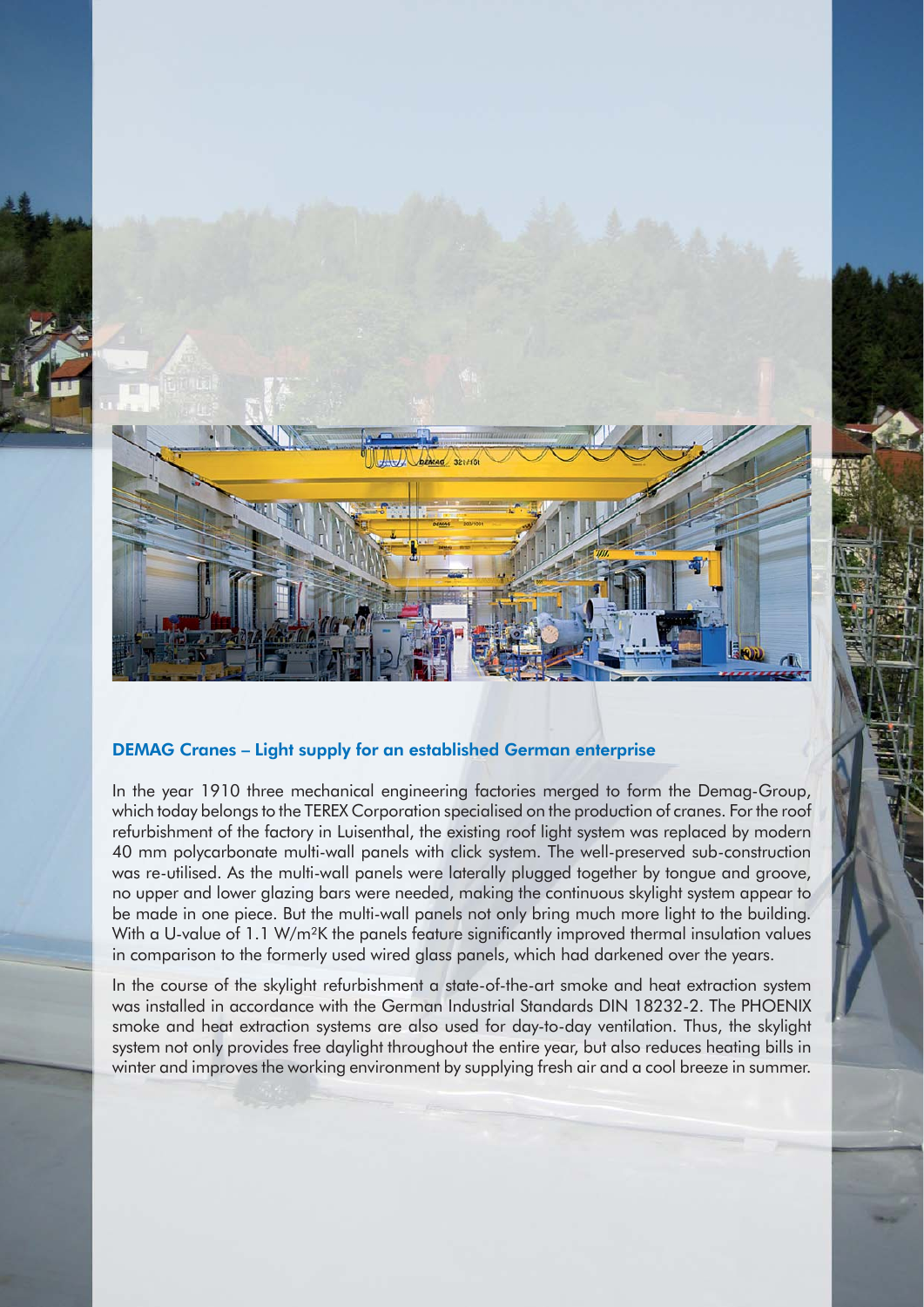![](_page_2_Picture_0.jpeg)